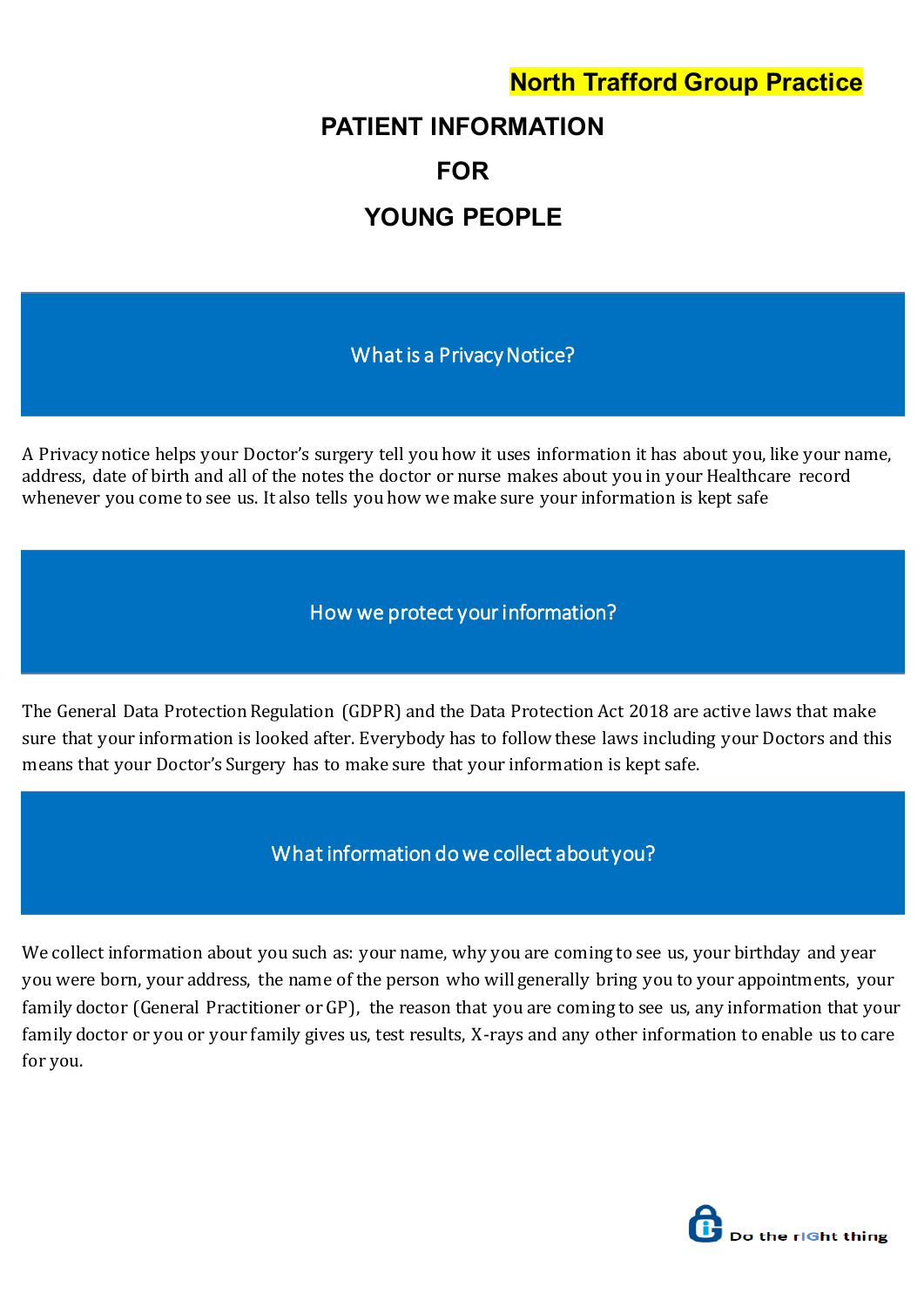### Why we collect it?

Our main purpose at **North Trafford Group Practice** is to deliver quality healthcare to adults and children. We collect the information we need to care for you in the best way. We ask for your address so that we know where we can contact you, we ask for your date of birth as your age may be important to your care and each time you come to see us we will write down things that you tell us, things that we tell you and any medicines or treatment we give you so that way we can look back at what we have done for you to make sure we are treating you in the best way.

#### What do we do with it?

We keep the information we collect electronically and on paper. All of this information together is called your Health Record and anyone involved in caring for you at the Practice can see what has been collected. This way we can all make the right decisions about your care with all of the information you have given us.

#### Who we share it with?

We may share the information we record about you with others involved in your care. We routinely share information with school nurses, but not directly with school unless it is important for them to know. If you have a social worker, we will share it with them too. That way they are kept up to date on what we are doing for you. Your parents/guardians should get a copy of any letters we send to your doctor about your care.

If you tell us something that makes us worried about your safety or the safety of someone else you know, we might have to share this with other people outside of the practice - even if you don't want us to. This is part of our job to keep you and others safe.

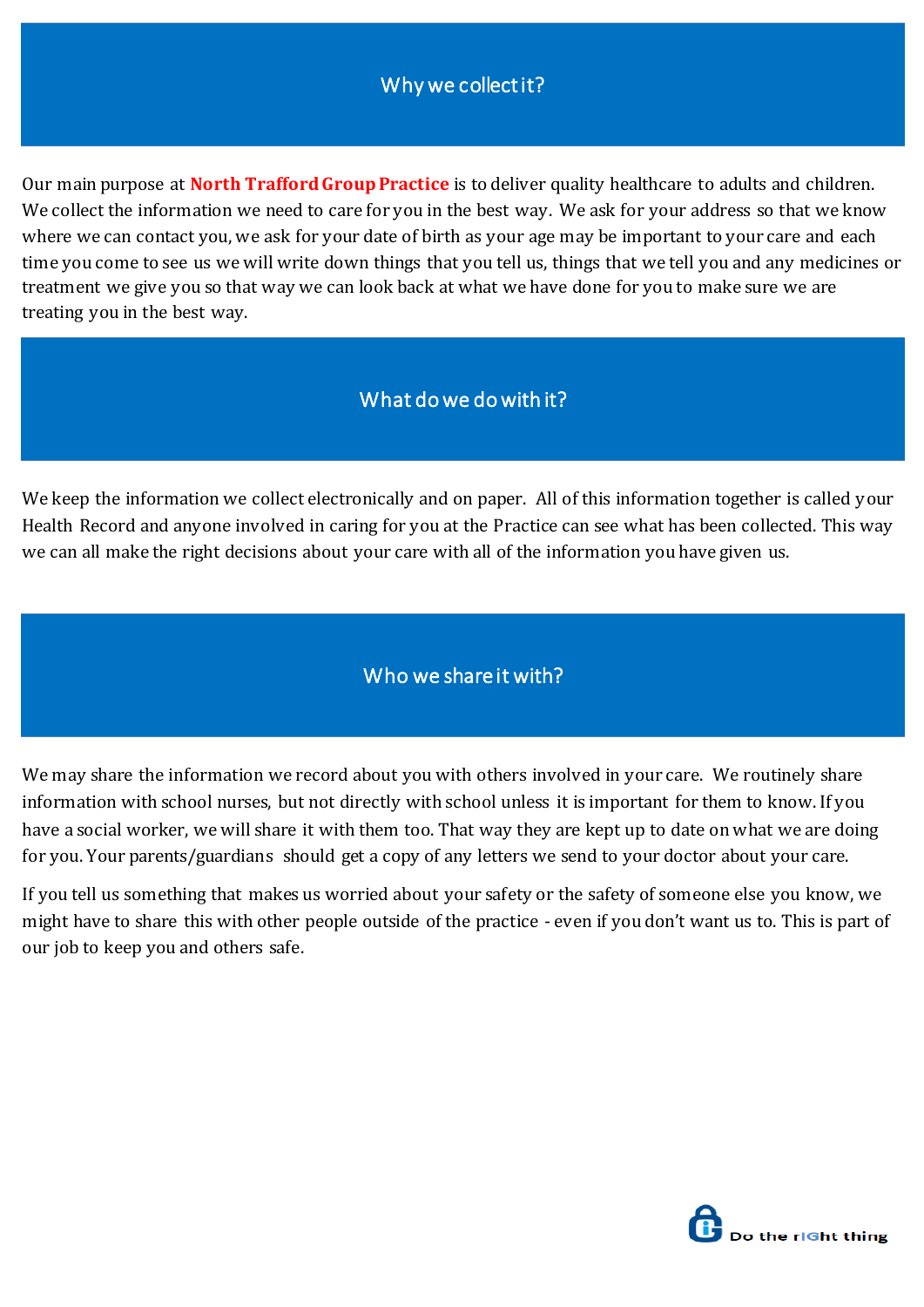Everyone working in our practice understands that they need to keep your information safe; this is called keeping your information confidential or protecting your privacy. They have training every year to remind them of this, we tell them that they are only allowed to look at your information if they are involved in your care or to help us run our practice and they understand that they must keep any information safe especially the information that identifies you. This might be your name or address and anything you come to see us about. We are not allowed to give any of this type of information to anyone who shouldn't see it. This includes talking to them about it.

#### Checking we are doing our best

All GP Practices are checked by organisations to make sure they are treating and caring for patients and families in the best way they can. The people who inspect us may ask to see a small number of Health Records. They check that notes are written clearly and are kept safe to ensure that we are recording and storing your information safely.

## How long do we keep your information for?

We will keep a copy of your information in our Practice for as long as you are registered with our Practice and if you leave the Practice, we will ensure that a copy of any information we hold about you is passed on to your new GP. Your record status will be marked as "inactive" in our clinical system but it will not be deleted.

Am I able to see the information you collect about me?

Yes! You or your family will need to ask your doctor or nurse first though as there may be things that we would need to explain to you such as abbreviations or medical words.